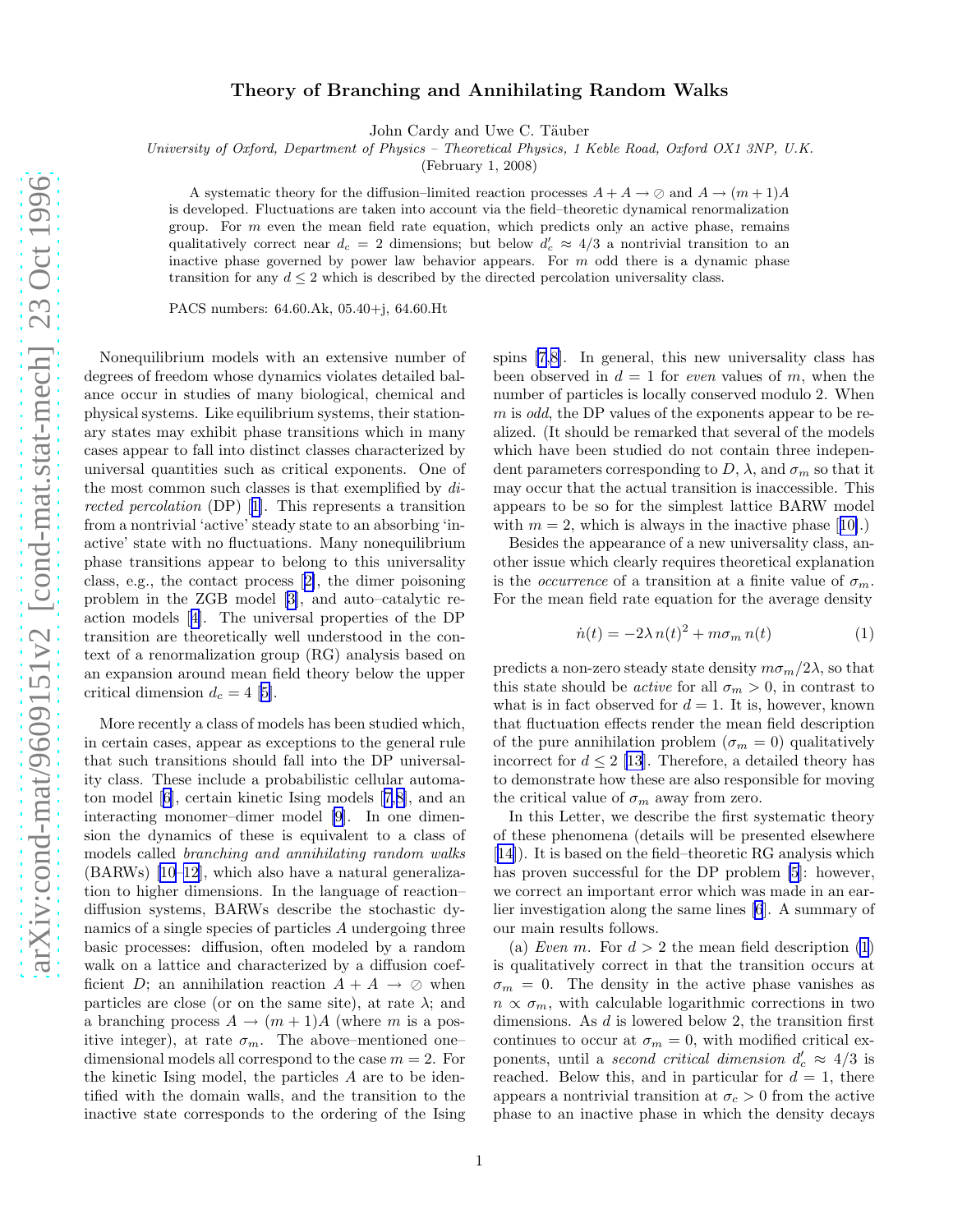asymptotically as  $n \propto t^{-d/2}$ . Because of the existence of two critical dimensionalities, this new universality class apparently has no simple mean field limit, close to which the fluctuations can be controlled. We are therefore unable to generate a systematic  $\epsilon$  expansion for the critical exponents. The truncated loop expansion in fixed dimension seems to provide at least a qualitative description of the transition; however, as there exists no small expansion parameter, the actual values for the critical exponents to one–loop order are rather inaccurate. The RG analysis also shows that higher values of  $m$  inevitably generate an effective  $m = 2$  reaction under renormalization, and this is always the most relevant term. Therefore all such processes with even  $m$  fall into the same universality class. We have also considered an  $N$  species generalization of the  $m = 2$  model. The RG analysis shows that for  $N > 1$  the critical behavior is that of the  $N \to \infty$ limit, which is exactly solvable but always in the active phase for  $\sigma_2 > 0$ , with critical exponents being described by yet another universality class.

(b) *Odd m*. The case  $m = 1$  here is typical. Under renormalization, a spontaneous decay process  $A \rightarrow \emptyset$ is generated for arbitrarily small branching rates, by the combined reactions  $A \to 2A$ ,  $2A \to \emptyset$ , so that the density decays exponentially, as in the inactive phase of DP. We find this to occur for  $d < 2$ , when the pure annihilation process is relevant. For  $d \geq 2$ , however, the situation is more subtle. The RG analysis in this case predicts that there is in fact a nontrivial transition even at  $d_c = 2$ , with  $\sigma_c \sim De^{-4\pi D/\lambda}$ , while it is absent for  $d > 2$ . Analysis of the effective theory for  $d \leq 2$  then shows that the subsequent transition at larger values of  $\sigma_1$  is in the DP universality class, as is observed in simulations [\[10](#page-3-0),[11\]](#page-3-0).

The field–theoretic analysis of these problems begins from the 'second–quantized' approach to classical stochastic particle systems which is well known and has been described in detail elsewhere [\[13,15](#page-4-0)]. Annihilation and creation operators  $a_i$  and  $a_i^{\dagger}$ , satisfying the usual boson commutation relations, are introduced at each site  $i$  of the lattice, and the time-dependent state vector  $|\Psi(t)\rangle \equiv \sum_{\{n_i\}} p(\{n_i\};t) \prod_i a_i^{\dagger}$  $n_i|0\rangle$  is constructed from the probabilities  $p({n_i};t)$ . The (classical) master equation satisfied by these may then be recast as a Schrödinger–like equation with a time evolution operator which, in this example, has the form  $H = H_d + H_a + H_b + H_T$ , where

$$
H_d = D \sum_{(ij)} \left( a_i^\dagger - a_j^\dagger \right) (a_i - a_j) \tag{2}
$$

$$
H_a = -\lambda \sum_i \left( a_i^2 - a_i^{\dagger 2} a_i^2 \right) , \qquad (3)
$$

$$
H_b = -\sigma_m \sum_i \left( a_i^{\dagger m+1} a_i - a_i^{\dagger} a_i \right) , \qquad (4)
$$

$$
H_T = -\tau \sum_i \left( a_i^{\dagger^2} - 1 \right) \ . \tag{5}
$$

The last term corresponds to a constant creation of pairs of particles, simulating the effects of finite temperature in the kinetic Ising model[[8\]](#page-3-0). Finally, utilizing the coherent–state path integral formalism, the 'quantum many particle' hamiltonian  $H$  can be cast into a field theory which describes BARW processes including fluctuation effects. Note that no additional assumptions, specifically regarding the form of the noise correlations in an extension of Eq.([1\)](#page-0-0) to an effective Langevin equation, had to be invoked in this derivation.

When  $m$  is even, there is a formal symmetry of  $H$ under changing the signs of all the  $a_i$  and  $a_i^{\dagger}$  simultaneously: this corresponds to the conservation of particle number modulo 2. However, in this formalism, expectation values of operators such as the local density  $n_j = a_j^{\dagger} a_j$ , for example, are given by matrix elements of the form  $\langle 0 | e^{\sum_i a_i} n_j e^{-Ht} | \Psi(0) \rangle$ , and in order to use time–dependent perturbation theory and Wick's theorem it is conventional to commute the factor  $e^{\sum_i a_i}$  through. This is equivalent to applying the formal shift  $a_i^{\dagger} \rightarrow 1 + a_i^{\dagger}$ in  $H$ . Yet this obscures the above symmetry, and if, in accordance with the usual naive power counting arguments near the upper critical dimension, higher order quartic terms in  $H$  are then ignored, it becomes completely lost. This led the authors of Ref. [\[6](#page-3-0)] to the erroneous conclusion that, near  $d = 4$ , the transition should be in the DP universality class irrespective of the parity of m.

However, it is imperative in any RG analysis to preserve all known symmetries of the system. In the present case, this may be done by observing that the RG equations themselves (as opposed to the calculations of observables such as the density) should be independent of which basis is used, and it is therefore possible, and, indeed, necessary, to perform the computations in the representation of the model in which the symmetry is manifest. The methods for doing this are standard, and will be described in detail elsewhere [\[14\]](#page-4-0). The case  $\sigma_m = \tau = 0$ , corresponding to a pure annihilation process, has already been analyzed in[[13\]](#page-4-0). The RG equation for the flow of the dimensionless coupling  $\ell \equiv C_d \lambda / D \kappa^{\epsilon}$ , where  $\kappa$  is a normalization wave number,  $C_d = \Gamma(2 - d/2)/2^{d-1}\pi^{d/2}$ a geometric factor, and  $\epsilon = 2-d$ , under a rescaling factor  $e^l$ , is given by  $d\ell/dl = \epsilon \ell - \ell^2$ , which is exact at one loop. For  $d \leq 2$  the late time behavior is controlled by the nontrivial fixed point at  $\ell^* = \epsilon$ , leading to an asymptotic particle density decay according to  $n(t) \propto t^{-d/2}$ .

The first question to be addressed is whether the branching rate  $\sigma_m$  is relevant at the pure annihilation fixed point, i.e., whether its RG eigenvalue  $y_{\sigma}$  is positive. If so, the late time behavior must differ from that of the pure annihilation process, indicating that the active phase is reached immediately. For  $d \geq 2$  we find  $y_{\sigma} = 2$  from simple power counting, so indeed  $\sigma_m$  is relevant. The density in the active phase vanishes according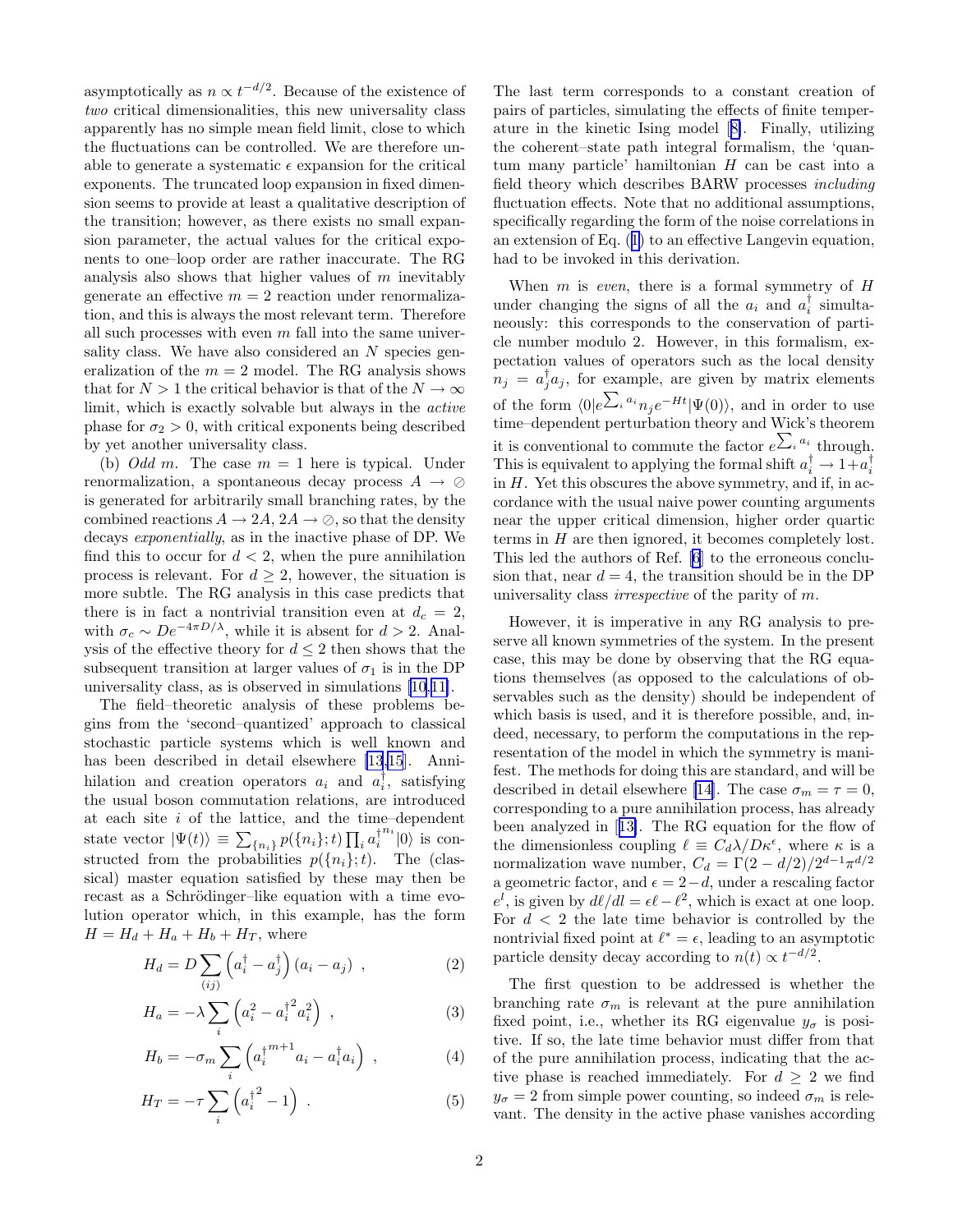to the mean field result  $n \propto \sigma_m$ . For  $d < 2$ , to one–loop order,  $y_{\sigma} = 2 - [m(m+1)/2] \ell + O(\ell^2)$ , so that  $\sigma_m$  remains relevant at the annihilation fixed point  $\ell^* = \epsilon$  just below  $d = 2$ , with the lower values of m the being most relevant. Since these lower allowed values of  $m$  inevitably become generated whenever the annihilation rate is nonzero, we conclude that the cases with  $m$  even will always fall into the universality class of  $m = 2$ , while m odd will generate  $m = 1$  and  $m = -1$ . The latter is always relevant, and, as we shall see below, is responsible for the crossover to the DP universality class. For the time being we therefore restrict our attention to the case of even m. For  $d = 2$  the marginality of  $\ell$  is responsible for logarithmic corrections to mean field theory, which for  $m = 2$  take the form  $n \propto \sigma/[\ln(1/\sigma)]^2$ .

The above result for  $y_{\sigma}$  is valid only close to  $d = 2$ . Fortunately it is possible to compute it *exactly* in one dimension, at the pure annihilation fixed point. The latter corresponds to the limit of infinite bare coupling  $\lambda$  [\[13](#page-4-0)]. The multiparticle states then effectively propagate as hard– core bosons in between the annihilation and branching processes, and so, in one dimension, behave like free fermions. On the lattice, this limit only makes sense if we define the branching process as placing the m offspring on different but neighboring sites. The branching contribution to H, in terms of these fermionic operators  $c_i$  and  $c_i^{\dagger}$ , thus acquires the form  $H_b = \sigma_m \sum_i \prod_{j=-m/2}^{m/2} c_{i+j}^{\dagger} c_i$ . The continuum limit of this expression, found by performing a Taylor expansion in powers of the lattice spacing  $a_0$ , will be different from the bosonic case because the anticommuting nature of the  $c_i^{\dagger}$  allows each derivative to appear only once. The lowest order term has the form  $a_0^{m(m+1)/2}c^{\dagger}(\partial c^{\dagger})(\partial^2 c^{\dagger})\dots(\partial^mc^{\dagger})c$ , with the result that the effective expansion parameter  $\tilde{\sigma}_m \equiv a_0^{m(m+1)/2} \sigma_m$ has a modified scaling dimension. This leads to the result (which may be confirmed by other less formal methods) that  $y_{\sigma} = 2 - m(m+1)/2$  exactly in  $d = 1$ . Thus, for reasons we do not understand, the  $O(\epsilon)$  result appears to be exact in  $d = 1$ , and  $y_{\sigma}$  changes sign at a value of  $d = d'_c \approx 4/3$  for  $m = 2$ , if the higher order terms continue to be small. In  $d = 1$ ,  $y_{\sigma} < 0$  for all the even values of  $m$ . This establishes the result that the late time behavior for small values of  $\sigma_m$  is controlled by the annihilation fixed point, so that  $n(t) \propto t^{-1/2}$ . In the inactive phase, the system is composed of a set of highly anticorrelated bunches of odd numbers of particles, the spatial distribution of which, upon coarse graining, looks like that of single particles in the pure annihilation process.

Clearly, the above scenario cannot be obtained in any finite order of an expansion near  $d_c = 2$ . We have therefore performed a truncated loop expansion at fixed dimension, retaining the full dependence on  $\sigma$ , which appears both as a vertex and as a mass term. To one loop order, the RG flow equations for the renormalized reaction rates  $\ell = C_d \lambda / D \kappa^{2-d}$  and  $s = \sigma / D \kappa^2$  read  $(m = 2)$ 

$$
d\ell/dl = \ell[2 - d - \ell/(1+s)^{2-d/2}], \qquad (6)
$$

$$
ds/dl = s[2 - 3\ell/(1 + s)^{2 - d/2}].
$$
 (7)

For  $s \to 0$ , the annihilation fixed point  $\ell^* = 2 - d$  of the inactive phase is recovered, while for  $s \to \infty$  the loop contributions to the anomalous dimensions vanish, and the flow approaches a Gaussian fixed point describing the active phase. For large  $s$ , the effective coupling in Eqs.  $(6)$ , (7) becomes  $g \equiv \ell/s^{2-d/2}$  (see Sec. III of Ref. [\[16](#page-4-0)]), whose flow is given by  $dg/dl = 2g - [(10-3d)/2]g^2 \equiv -\beta(g)$ . In addition to the stable Gaussian fixed point at  $g = 0$  there is a nontrivial unstable one at  $g^* = 4/(10-3d)$  describing the phase transition. At this order there is neither field nor diffusion constant renormalization, giving a dynamic exponent  $z \approx 2$ . However, because the mean field density  $n \sim \sigma/\lambda$  and the spatial correlation length  $\xi_{\perp} \sim \sigma^{-1/2}$ depend not just on  $q$  but also on the dangerous irrelevant variable  $s^{-1}$ , the critical exponents describing the approach to the critical point in the active phase depend not only on  $y_{\varepsilon} \equiv \beta'(g^*)$ , describing the distance from the critical point  $\varepsilon \equiv (g^* - g)/g^*$ , but also on  $y_\lambda \approx 2 - d - g^*$ and  $y_{\sigma} \approx 2 - 3g^*$ . As a result we find that  $n \sim \varepsilon^{\beta}$ , with  $\beta = (d + y_{\lambda} - y_{\sigma})/y_{\varepsilon} \approx 4/(10 - 3d), \text{ and } \xi_{\perp} \sim \varepsilon^{-\nu_{\perp}},$ with  $\nu_{\perp} = (1 - y_{\sigma})/y_{\varepsilon} \approx 3/(10 - 3d)$ . The truncated one–loop approximation thus seems to provide a qualitatively correct picture of the transition, although the actual numerical values of these exponents in one dimension are rather poor as compared to simulation results [[8\]](#page-3-0); this is not very surprising, however, as there is no small expansion parameter present here. In addition, we cannot really access those exponents that describe the behavior at the critical point, as the density might depend nonanalytically on  $\sigma$  there; this also precludes a sound derivation of scaling relations [\[8](#page-3-0)] connecting these with the above exponents describing the active phase.

A better result is obtained for the exponent  $\nu_{\tau} \equiv 1/y_{\tau}$ describing the divergence of the correlation length as the pair creation rate  $\tau \to 0$  at the critical point  $\varepsilon = 0$ . The one–loop flow equation for  $\tau$  reads

$$
d\tau/dl = \tau[d+2-\ell/(1+s)^{2-d/2}], \qquad (8)
$$

and hence in the inactive phase, or at the critical point  $\sigma = 0$  for  $d > d'_c$ , one has  $\nu_{\tau} = 1/2d$ , while at the nontrivial phase transition for  $d \langle d'_{c} \rangle$  the result is  $\nu_{\tau} \approx$  $(10-3d)/(16+4d-3d^2)$ . In one dimension,  $\nu_{\tau} \approx 7/17$ , which is in fair agreement with simulations[[8](#page-3-0)].

We have also investigated an  $N$  species generalization of the  $m = 2$  problem, defined by the processes  $2A^{\alpha} \rightarrow \emptyset$ , at rate  $\lambda/N$ ,  $A^{\alpha} \rightarrow 3A^{\alpha}$ , at rate  $\sigma$ , and  $A^{\alpha} \rightarrow A^{\alpha} + 2A^{\beta}$ ,  $\beta \neq \alpha$ , at rate  $\sigma'/(N-1)$ . To one-loop order at the annihilation fixed point the RG eigenvalue of the additional branching process becomes  $y_{\sigma'} = 2 - \ell$ , which is therefore more relevant than the original reaction with rate  $\sigma$ . We have chosen the above N component version, because for  $N \to \infty$ , the ensuing theory (with  $\sigma = 0$ ) can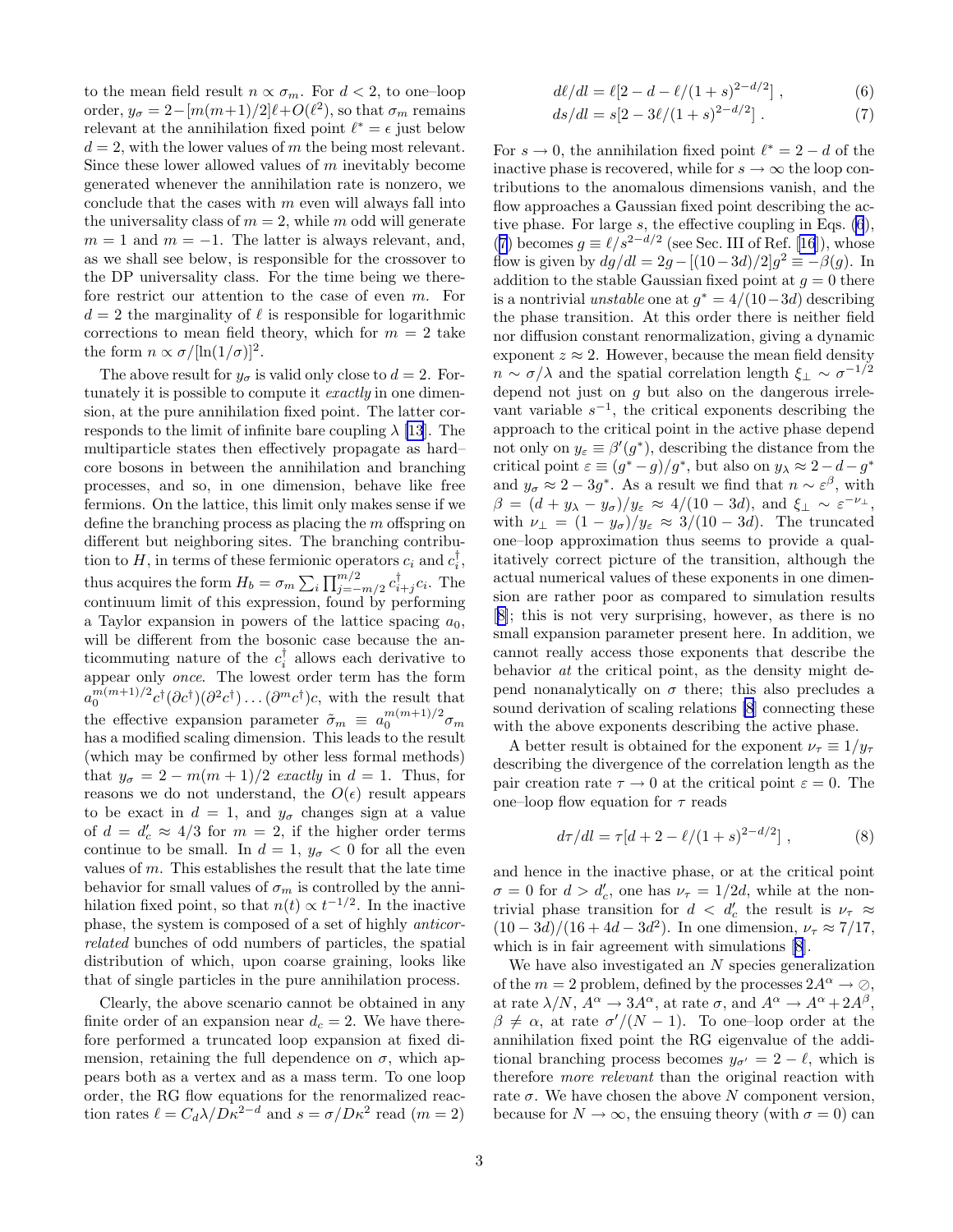<span id="page-3-0"></span>be solved exactly; physically this limit corresponds to the situation where each particle may annihilate only with its sibling. The resulting critical point remains at  $\sigma_c = 0$  for all d, and its universality class, distinct from the previously discussed ones, is characterized by the mean–field exponents  $z = 2$ ,  $\beta = 1$ , and as a consequence of the now exact result  $y_{\sigma'} = 2 - \ell$ , we find  $\nu_{\perp} \equiv 1/y_{\sigma'} = 1/d$ , using  $\ell^* = 2 - d$  for  $d \leq 2$ .

We now return to the case of odd  $m$ . As argued above, fluctuations generate a spontaneous single–particle decay process, and the effective interactions at a given site acquire the form

$$
\mu\left(a^{\dagger}-1\right)a-\sigma\left(a^{\dagger}-1\right)a^{\dagger}a+\lambda\left(a^{\dagger^2}-1\right)a^2.\qquad(9)
$$

When the single–particle decay rate  $\mu \neq 0$ , it is convenient to remove the linear term in  $a$  by the shift  $a^{\dagger} \rightarrow 1 + a^{\dagger}$  mentioned earlier. This results in the interaction hamiltonian

$$
\tilde{H}_{\text{eff}}^{\text{int}} = (\mu - \sigma) a^{\dagger} a - \sigma a^{\dagger} a^2 + 2\lambda a^{\dagger} a^2 + \lambda a^{\dagger} a^2. (10)
$$

If we now neglect the quartic term (justifiable in this case since there is no 'parity' symmetry that must be preserved), we find precisely the interaction hamiltonian used to characterize DP [5]. The transition occurs when the renormalized version of the mass term  $\mu_R - \sigma_R$  vanishes. The question of whether this actually happens for allowed values of the bare parameters  $\sigma$  and  $\lambda$  depends on the way these are renormalized, and this may be studied close to  $d = 2$ . It is simpler to work in the unshifted version (9), where it is straightforward to identify the most singular ('bubble') diagrams in powers of  $\epsilon^{-1}$  at a given order in  $\lambda$ . The mass in the shifted DP hamiltonian (10) then becomes  $\mu_R - \sigma_R = \frac{\sigma (I_d - 1)}{(I_d + 1)}$ , where  $I_d \equiv (C_d \lambda / D\epsilon)[(\mu_R + \sigma_R)/D]^{-\epsilon/2} = (C_d \lambda / D\epsilon)(\sigma/D)^{-\epsilon/2}$ because  $\mu_R + \sigma_R = \sigma$  in this approximation. For sufficiently small  $\sigma$ , this is positive, indicating that the system is in the inactive phase with an exponential decay of the density. The transition to the active phase occurs at  $\sigma_c = D(C_d \lambda / D\epsilon)^{2/\epsilon}$ . Although this result is accurate only to leading order in  $\epsilon$ , the general feature of a transition at a finite value of  $\sigma$  in the DP universality class should persist to  $d = 1$ . For  $d = 2$  the transition is seen to continue to occur at a finite value  $\sigma_c \sim De^{-4\pi D/\lambda}$ , as  $\lambda \to 0$ . However, for larger d, the annihilation rate  $\lambda$  which drives the generation of the process  $A \to \emptyset$ , essential for the DP inactive state, becomes irrelevant, and one may use the same set of diagrams to argue that there is now no transition, at least for small  $\lambda$ .

The same result can be obtained in the framework of an RG calculation similar to that invoked for m even. This method yields for  $m = 3$  the same qualitative picture as for  $m = 1$ , but the transition moves closer to the mean field critical point, with  $\sigma_c \sim De^{-5.68\pi D/\lambda}$  [\[14](#page-4-0)], and we expect this tendency to hold for larger odd values of m, in accord with numerical simulations [10,11].

To summarize, we have provided the first analytic theory of branching and annihilating random walks which explains most of their observed behavior. We have shown that the fluctuations responsible for the failure of mean field theory in the pure annihilation process for  $d \leq 2$ are also responsible for shifting the critical value of the branching rate away from zero. For m odd this occurs for all  $d \leq 2$ , with the subsequent transition being in the DP universality class, while for  $m$  even this effect is postponed to lower dimensions  $d < d'_c \approx 4/3$ . Our theory correctly takes account of the symmetry in this case, but is so far unable to yield accurate estimates of the critical exponents in  $d = 1$ . However, a truncated loop expansion appears to provide at least a qualitative picture of the transition. It would of course be desirable to find some other controlled approximation scheme in which to approach this problem. Our investigation of an N species generalization of the  $m = 2$  reaction failed to provide us with additional insight in the single species case, but instead uncovered yet another new universality class for  $N > 1$ , with  $\sigma_c = 0$  and governed by the exponents of the exactly solvable  $N \to \infty$  limit. This underlines the importance of fluctuations and correlation effects in reaction–diffusion systems at low dimensions, which may lead to remarkably rich nonequilibrium phase diagrams.

We benefitted from discussions with M. Droz, G. Grinstein, N. Menyhárd, K. Oerding, Z. Rácz, and G.M. Schütz. This research was supported by the EPSRC through Grant GR/J78327.

- [1] See, e.g., J. Marro and R. Dickman, Nonequilibrium phase transitions in lattice models (Cambridge University Press, Cambridge 1996).
- [2] T.E. Harris, Ann. Prob. 2, 969 (1974).
- [3] R.M. Ziff, E. Gulari, and Y. Barshad, Phys. Rev. Lett. 56, 2553 (1986).
- [4] T. Aukrust, D.A. Browne, and I. Webman, Phys. Rev. A 41, 5294 (1990).
- [5] J.L. Cardy and R.L. Sugar, J. Phys. A **13**, L423 (1980); H.K. Janssen, Z. Phys. B 42, 151 (1981).
- [6] P. Grassberger, F. Krause, and T. von der Twer, J. Phys. A 17, L105 (1984); P. Grassberger, J. Phys. A 22, L 1103 (1989).
- [7] M. Droz, Z. Rácz, and J. Schmidt, Phys. Rev. A 39, 2141 (1989).
- [8] N. Menyhárd, J. Phys. A 27, 6139 (1994); N. Menyhárd and G. Odor, J. Phys. A  $28$ , 4505 (1995); preprint [\(cond](http://arXiv.org/abs/cond-mat/9607089)[mat/9607089\)](http://arXiv.org/abs/cond-mat/9607089).
- [9] M.H. Kim and H. Park, Phys. Rev. Lett. 73, 2579 (1994).
- [10] H. Takayasu and A.Yu. Tretyakov, Phys. Rev. Lett. 68, 3060 (1992).
- [11] I. Jensen, Phys. Rev. E **47**, R1 (1993); Phys. Rev. Lett. 70, 1465 (1993); J. Phys. A 26, 3921 (1993); Phys. Rev.